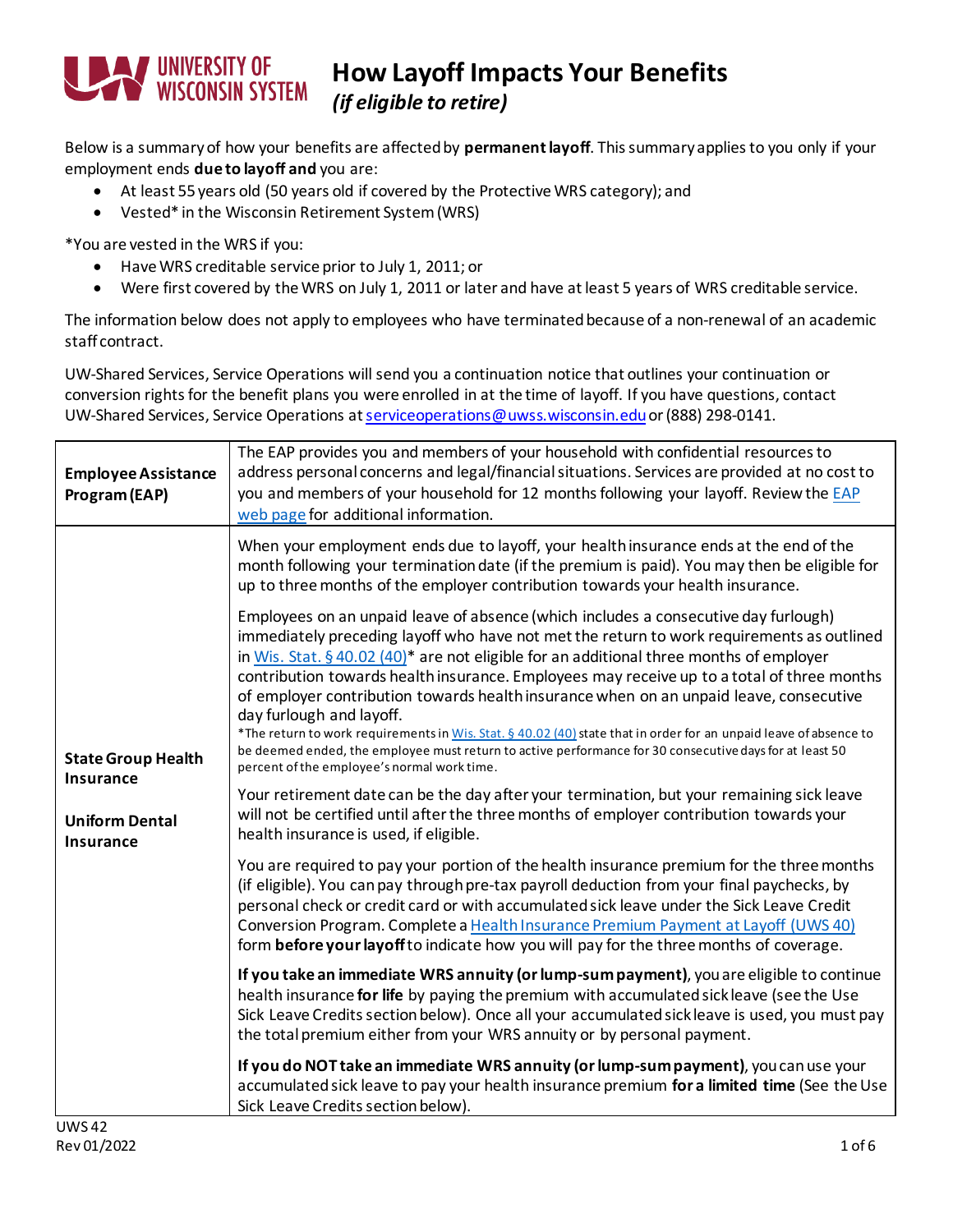

|                                                | After all accumulated sick leave has been used, you may continue health insurance coverage<br>for a length of time that depends on your years of service.<br>If you have less than 20 years of WRS creditable service, you may continue coverage for<br>36 months by paying the total premium.<br>If you have at least 20 years of WRS creditable service, you may continue coverage<br>$\bullet$<br>indefinitely by paying the total premium.                                                                                                                                                                                                                                                                     |
|------------------------------------------------|--------------------------------------------------------------------------------------------------------------------------------------------------------------------------------------------------------------------------------------------------------------------------------------------------------------------------------------------------------------------------------------------------------------------------------------------------------------------------------------------------------------------------------------------------------------------------------------------------------------------------------------------------------------------------------------------------------------------|
|                                                | If you are enrolled in a High Deductible Health Plan (HDHP), you are required to remain<br>enrolled in the Health Savings Account (HSA). See HSA section below for more information.                                                                                                                                                                                                                                                                                                                                                                                                                                                                                                                               |
|                                                | If your employment ends due to layoff and you are receiving the Opt-Out Incentive, your<br>incentive payment ends at the end of the month in which your employment ends.                                                                                                                                                                                                                                                                                                                                                                                                                                                                                                                                           |
|                                                | Coverage ends at the end of the month in which your employment terminates.                                                                                                                                                                                                                                                                                                                                                                                                                                                                                                                                                                                                                                         |
| <b>Preventive Dental</b><br>Insurance          | You may continue coverage by submitting a continuation notice and application to the dental<br>insurance carrier within 60 days of the coverage end date or the receipt of your continuation<br>notice, whichever is later.                                                                                                                                                                                                                                                                                                                                                                                                                                                                                        |
| <b>Supplemental Dental</b><br><b>Insurance</b> | If you take an immediate WRS annuity (or lump sum payment), you may continue<br>$\bullet$<br>coverage indefinitely. You will pay a slightly higher premium than you did as an active<br>employee.                                                                                                                                                                                                                                                                                                                                                                                                                                                                                                                  |
|                                                | If you have at least 20 years of WRS creditable service and you do not take an<br>$\bullet$<br>immediate WRS annuity, you may continue coverage indefinitely.<br>If you do not have at least 20 years of WRS creditable service and you do not take an<br>immediate WRS annuity, you may continue coverage for up to 18 months.                                                                                                                                                                                                                                                                                                                                                                                    |
| <b>Vision Insurance</b>                        | Coverage ends at the end of the month in which your employment terminates.<br>You may continue coverage by submitting a continuation notice and application to the vision<br>insurance carrier within 60 days of the coverage end date or the receipt of continuation<br>notice, whichever is later.<br>If you take an immediate WRS annuity, you may continue coverage indefinitely.<br>$\bullet$<br>If you do not take an immediate WRS annuity, you may continue coverage for up to 18<br>$\bullet$<br>months.                                                                                                                                                                                                  |
| <b>State Group Life</b><br><b>Insurance</b>    | Coverage ends at the end of the month in which your employment terminates (if the<br>premium is paid).<br>You may continue coverage indefinitely if you:<br>Have at least one month of life insurance coverage in each of five calendar years after<br>1989; OR<br>Were covered under the WRS prior to 1990 (without taking a separation benefit for this<br>period of service).<br>If you take an immediate WRS annuity and meet one of the eligibility criteria above, your<br>coverage will automatically continue. The UW System will certify your coverage level to the<br>Department of Employee Trust Funds (ETF) and premiums will automatically be deducted<br>from your retirement annuity until age 65. |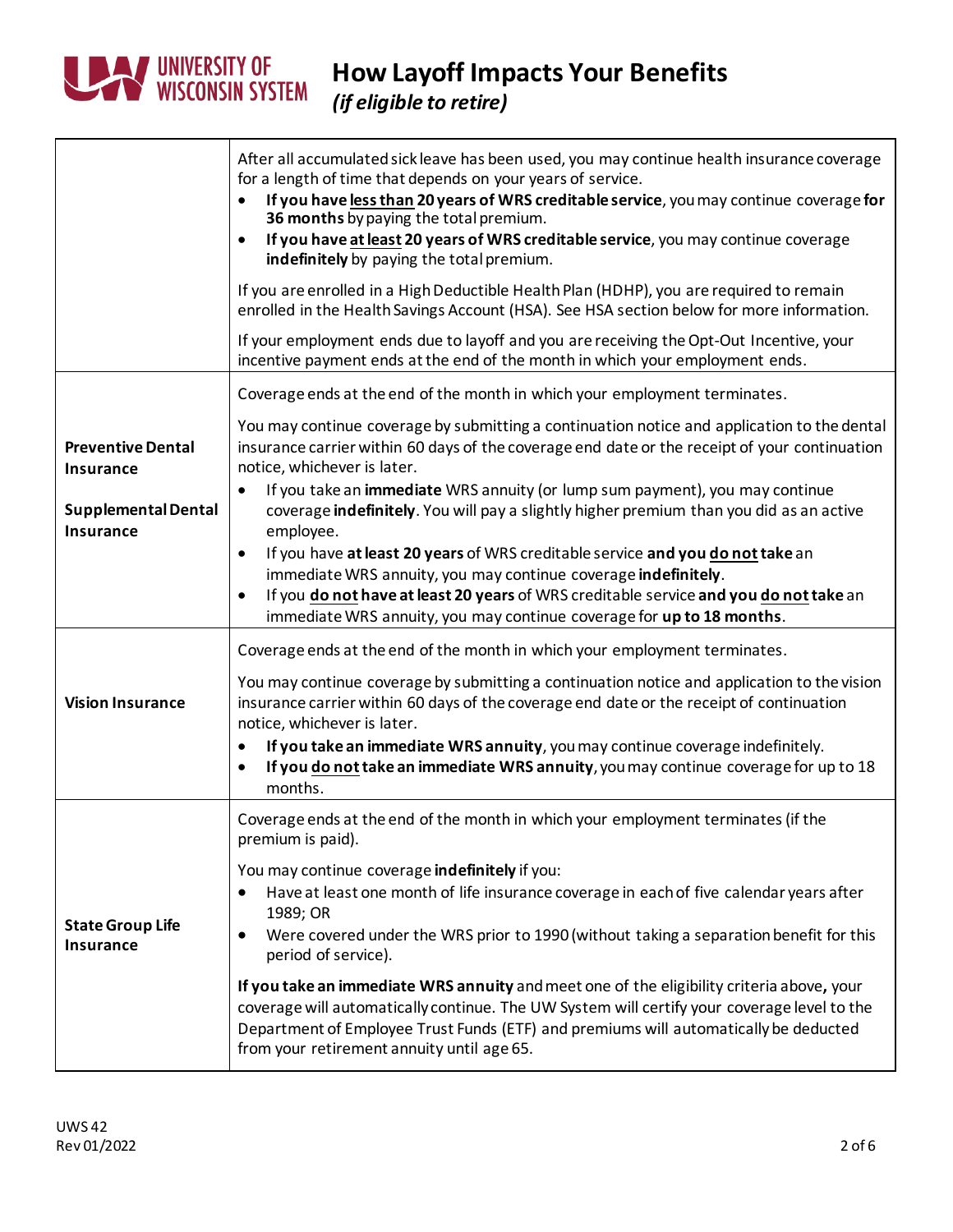

## **How Layoff Impacts Your Benefits**

*(if eligible to retire)*

|                                                                                                                            | If you do NOT take an immediate WRS annuity and meet one of the eligibility criteria above,<br>you are eligible to continue coverage by submitting a continuation application directly to ETF<br>within 31 days of your coverage end date.                                                                                                                                                                                                                                                                 |
|----------------------------------------------------------------------------------------------------------------------------|------------------------------------------------------------------------------------------------------------------------------------------------------------------------------------------------------------------------------------------------------------------------------------------------------------------------------------------------------------------------------------------------------------------------------------------------------------------------------------------------------------|
|                                                                                                                            | If you are not eligible to continue coverage, you may be eligible to convert coverage to an<br>individual policy by submitting a conversion application and first month's premium directly<br>to the insurance plan carrier within 31 days of the coverage end date.                                                                                                                                                                                                                                       |
|                                                                                                                            | If you have Spouse & Dependent coverage, they may be eligible to convert coverage to an<br>individual policy by submitting a conversion application and first month's premium directly<br>to the insurance plan carrier within 31 days of the coverage end date.                                                                                                                                                                                                                                           |
|                                                                                                                            | For a conversion application, contact UW-Shared Services, Service Operations at<br>serviceoperations@uwss.wisconsin.edu or (888) 298-0141.                                                                                                                                                                                                                                                                                                                                                                 |
|                                                                                                                            | Coverage ends at the end of the month in which your employment terminates.                                                                                                                                                                                                                                                                                                                                                                                                                                 |
| <b>Individual &amp; Family</b><br>Life Insurance                                                                           | You may convert your coverage to an individual policy by submitting a conversion application<br>and first month's premium directly to the insurance plan carrier within 31 days of your<br>coverage end date. For a conversion application, contact UW-Shared Services, Service<br>Operations at serviceoperations@uwss.wisconsin.edu or (888) 298-0141.                                                                                                                                                   |
|                                                                                                                            | Coverage ends at the end of the month in which your employment terminates.                                                                                                                                                                                                                                                                                                                                                                                                                                 |
| UW Employees, Inc.<br>Life Insurance                                                                                       | You may convert your coverage to an individual policy by submitting a conversion application<br>and first month's premium directly to the insurance plan carrier within 31 days of your<br>coverage end date. For a conversion application, contact UW-Shared Services, Service<br>Operations at serviceoperations@uwss.wisconsin.edu or (888) 298-0141.                                                                                                                                                   |
|                                                                                                                            | Coverage continues until December 31 <sup>st</sup> following your termination date provided the<br>premium is paid through that date.                                                                                                                                                                                                                                                                                                                                                                      |
| <b>University Insurance</b><br><b>Association (UIA) Life</b><br><b>Insurance</b><br>(Faculty, Academic<br>Staff or Limited | If you take an immediate WRS annuity, you may continue your coverage indefinitely<br>as a retiree by submitting a continuation application and premium directly to the<br>insurance plan carrier no later than March 1 <sup>st</sup> following your coverage end date.<br>If you do not take an immediate WRS annuity, you may convert your coverage to an<br>individual policy by submitting a conversion application directly to the insurance plan<br>carrier within 31 days of your coverage end date. |
| employees only)                                                                                                            | You will receive a continuation notice from UW-Shared Services, Service Operations that<br>outlines your continuation rights. Contact UW-Shared Services, Service Operations at<br>serviceoperations@uwss.wisconsin.edu or (888) 298-0141 for a conversion application.                                                                                                                                                                                                                                    |
|                                                                                                                            | Coverage ends at the end of the month in which your employment terminates.                                                                                                                                                                                                                                                                                                                                                                                                                                 |
| <b>Accidental Death &amp;</b><br><b>Dismemberment</b><br>(AD&D) Insurance                                                  | If you take an immediate WRS annuity, you may continue coverage indefinitely as a retiree<br>by submitting a continuation application and payment directly to the plan broker,<br>Hausmann-Johnson no later than 60 days after your coverage end date. Coverage decreases<br>on a sliding scale beginning at age 70.                                                                                                                                                                                       |
|                                                                                                                            | If you do NOT take an immediate WRS annuity, you may convert your coverage to an<br>individual policy by contacting Zurich American Insurance Company at (800) 834-1959 within<br>60 days of your coverage end date (reference UW System Policy # GTU-8364005).                                                                                                                                                                                                                                            |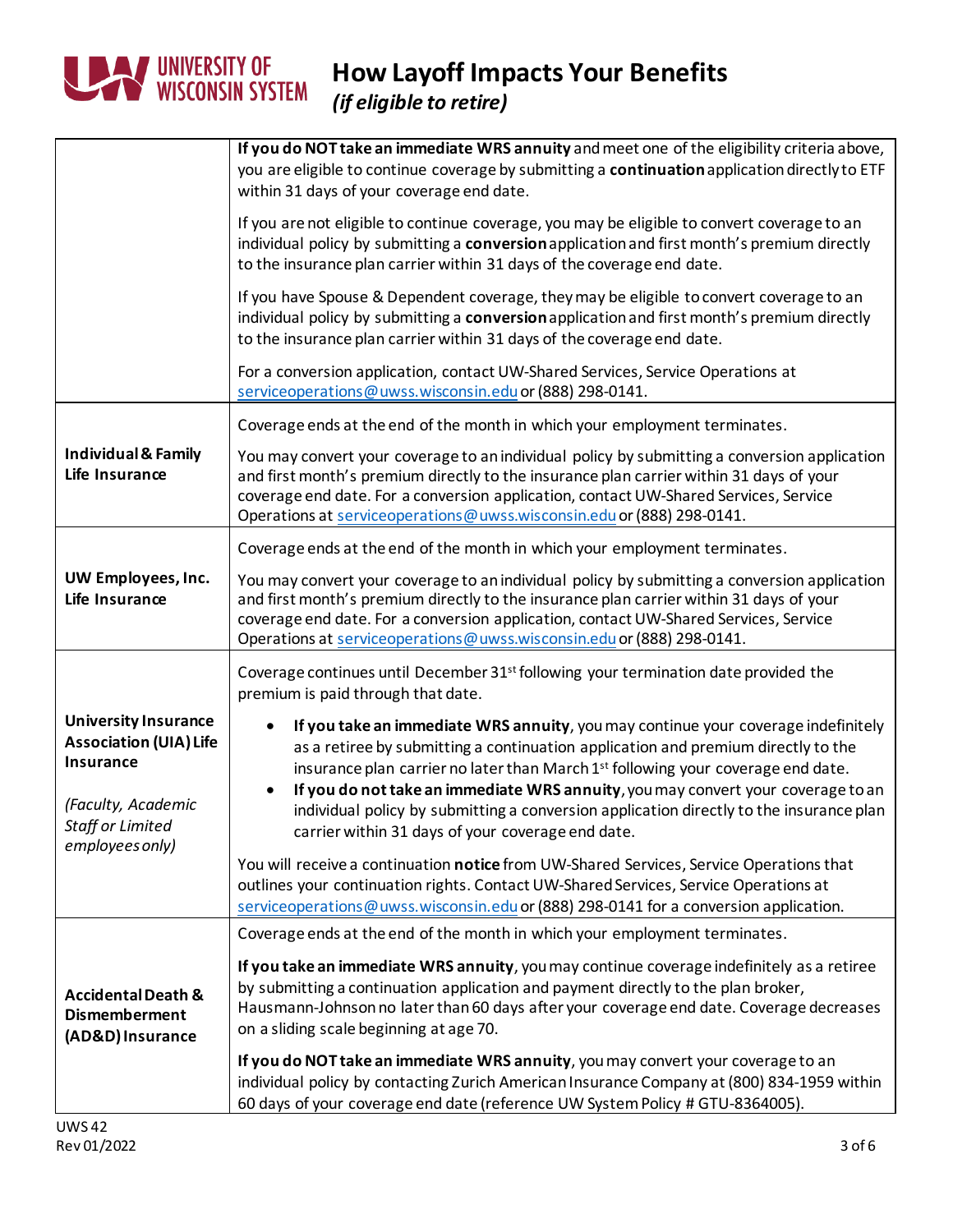

| <b>Accident Insurance</b>                                                                                              | Coverage ends at the end of the month in which your employment terminates.                                                                                                                                                                                                                                                                                                                                                                                                                                                                                                                                                                                                                                                                                                                                                                                                                                                                                                                                                                                                                                                                                                                                                                                                                                                |
|------------------------------------------------------------------------------------------------------------------------|---------------------------------------------------------------------------------------------------------------------------------------------------------------------------------------------------------------------------------------------------------------------------------------------------------------------------------------------------------------------------------------------------------------------------------------------------------------------------------------------------------------------------------------------------------------------------------------------------------------------------------------------------------------------------------------------------------------------------------------------------------------------------------------------------------------------------------------------------------------------------------------------------------------------------------------------------------------------------------------------------------------------------------------------------------------------------------------------------------------------------------------------------------------------------------------------------------------------------------------------------------------------------------------------------------------------------|
|                                                                                                                        | You may continue coverage by submitting a portability form and first month's premium<br>payment to the insurance plan carrier within 31 days of the date you are notified of your<br>continuation rights or the date coverage ends, whichever is later. If you have attained age 70,<br>were not actively at work due to sickness or injury on the date immediately preceding your<br>portability date, you are not eligible to continue coverage.                                                                                                                                                                                                                                                                                                                                                                                                                                                                                                                                                                                                                                                                                                                                                                                                                                                                        |
|                                                                                                                        | When you are laid off, you will receive a continuation notice and portability application from<br>the insurance plan carrier that outlines your continuation rights. For additional information,<br>contact the insurance plan carrier at (866) 295-8690 or madisonbranch@securian.com.                                                                                                                                                                                                                                                                                                                                                                                                                                                                                                                                                                                                                                                                                                                                                                                                                                                                                                                                                                                                                                   |
| <b>Income Continuation</b><br>Insurance (ICI)                                                                          | Coverage ends on the date employment terminates.                                                                                                                                                                                                                                                                                                                                                                                                                                                                                                                                                                                                                                                                                                                                                                                                                                                                                                                                                                                                                                                                                                                                                                                                                                                                          |
| <b>Flexible Spending</b><br><b>Account</b><br>(Health Care FSA and<br><b>Dependent Day Care)</b>                       | Health Care FSA: If you do not contribute your annual election amount, coverage ends at the<br>end of the month in which your last FSA contribution was deducted. If you only have carryover<br>FSA funds from a prior plan year and did not participate in the current plan year, your<br>coverage ends on your layoff date. Any expenses incurred after your layoff date will not be<br>reimbursed. You may continue coverage by:<br>Contributing the remainder of your election pre-tax from your final paycheck; or<br>Contributing after-tax by submitting funds to ETF directly (contact UW-Shared Services,<br>$\bullet$<br>Service Operations at serviceoperations@uwss.wisconsin.edu or (888) 298-0141 for a<br>continuation application).<br>If you contribute your full annual election, you may incur expenses through December 31 <sup>st</sup> . In<br>addition, you will be eligible to carry over up to the allowed carryover limit to the following<br>plan year. Any unused funds in the carryover year will be forfeited.<br>Dependent Day Care: Upon the end of your employment, you cannot continue dependent day<br>care contributions. You can continue to request reimbursement for eligible expenses until you<br>exhaust your account or until the end of the plan year, whichever comes first. |
| <b>Health Savings</b><br><b>Account (HSA)</b><br>(applicable only if<br>enrolled in High<br>Deductible Health<br>Plan) | You must remain enrolled in the HSA if you continue to be enrolled in a State of WI High<br>Deductible Health Plan (HDHP) after layoff. You may continue to contribute to your HSA;<br>however, not through payroll. You must work directly with the HSA administrator to<br>coordinate your contributions, which will occur on a post-tax basis. You may not continue to<br>contribute to your HSA if you do not remain enrolled in the HDHP or are enrolled in any other<br>non-HDHP (including Medicare).<br>Once you are no longer enrolled in a State of WI HDHP or become enrolled in any other non-<br>HDHP (including Medicare), you may no longer make contribute to your State of WI HSA.<br>After your layoff, you will continue to receive the HSA employer contribution for three months<br>if you continue your HDHP (if you are eligible for the three months of health insurance with<br>the employer contribution). After the employer contribution ends, you will then be<br>responsible for a monthly administration fee which will be automatically deducted from your                                                                                                                                                                                                                                |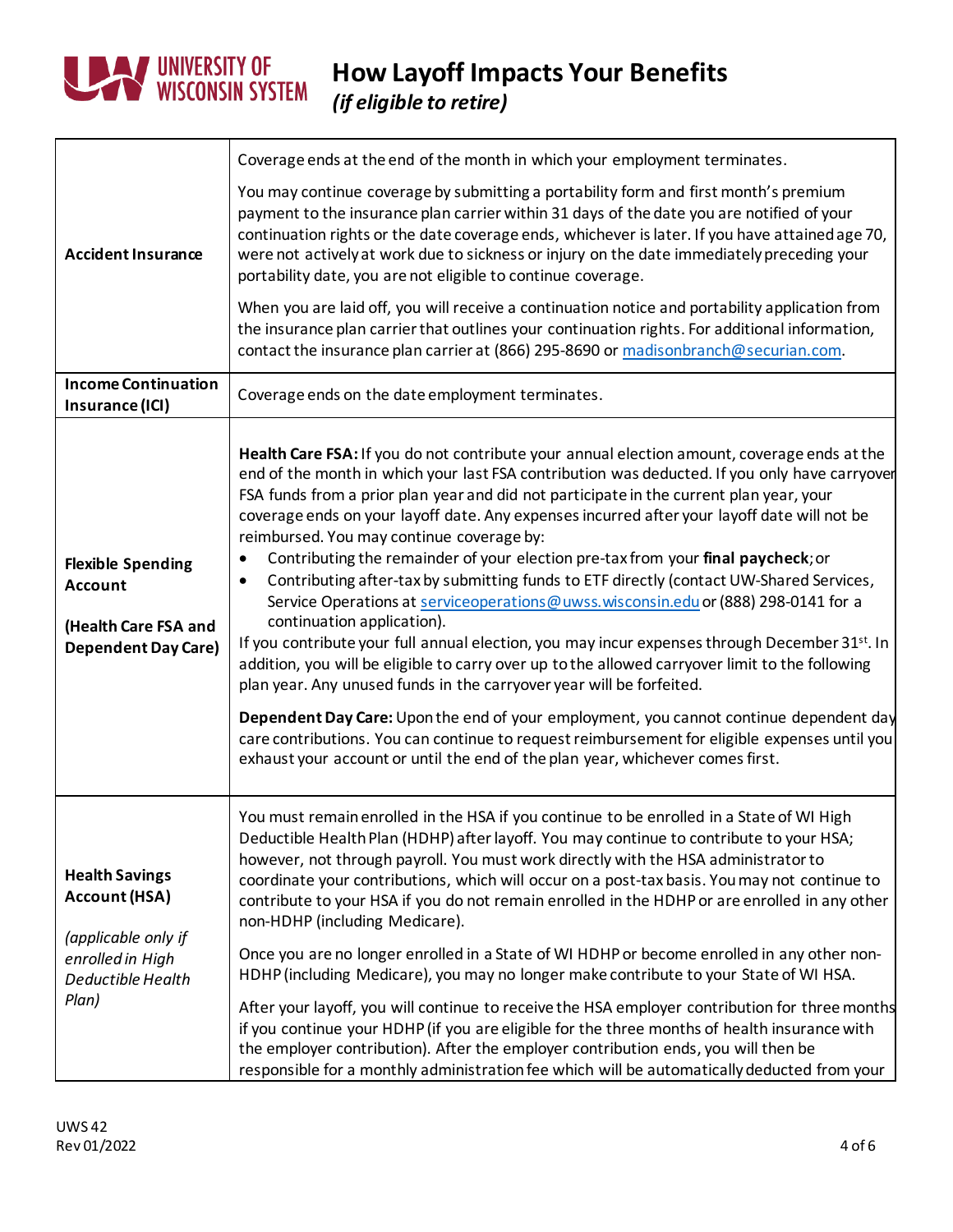

**How Layoff Impacts Your Benefits** *(if eligible to retire)*

|                                                                                                         | account. If your account reaches a zero balance and there are no additional deposits, your<br>HSA will automatically be closed after 13 months.                                                                                                                                                                                                                                                                                                                                                                                                                                                                                                                                                                                                                                                                                          |
|---------------------------------------------------------------------------------------------------------|------------------------------------------------------------------------------------------------------------------------------------------------------------------------------------------------------------------------------------------------------------------------------------------------------------------------------------------------------------------------------------------------------------------------------------------------------------------------------------------------------------------------------------------------------------------------------------------------------------------------------------------------------------------------------------------------------------------------------------------------------------------------------------------------------------------------------------------|
|                                                                                                         | Once you turn 65, you can continue to use your account tax-free for qualified medical, dental,<br>and vision expenses.                                                                                                                                                                                                                                                                                                                                                                                                                                                                                                                                                                                                                                                                                                                   |
|                                                                                                         | You have two options regarding your WRS account:<br>Begin receiving a WRS retirement benefit effective the day after you terminate employment<br>(if eligible). This is an immediate annuity (or lump-sum retirement benefit); OR<br>Postpone your WRS retirement benefits and leave your account with the WRS to<br>$\bullet$<br>continue to accumulate interest.                                                                                                                                                                                                                                                                                                                                                                                                                                                                       |
| <b>Wisconsin Retirement</b><br>System (WRS)                                                             | It is usually more advantageous to begin your annuity (or receive your lump-sum retirement<br>benefit, if eligible) <i>immediately</i> following termination. If you delay applying for your WRS<br>retirement benefit, it may affect your ability to continue some insurance benefits.                                                                                                                                                                                                                                                                                                                                                                                                                                                                                                                                                  |
|                                                                                                         | If you die after you end employment but before you apply for your WRS retirement benefit,<br>your beneficiaries will receive half the total value of your WRS account (employee contributions<br>plus accumulated interest) upon death.                                                                                                                                                                                                                                                                                                                                                                                                                                                                                                                                                                                                  |
|                                                                                                         | Refer to Applying for your Retirement Benefit (ET-4106) for more information. Request a<br>retirement benefit estimate/application by contacting ETF at (877) 533-5020.                                                                                                                                                                                                                                                                                                                                                                                                                                                                                                                                                                                                                                                                  |
| UW 403(b)                                                                                               | Contributions end automatically with your last paycheck.                                                                                                                                                                                                                                                                                                                                                                                                                                                                                                                                                                                                                                                                                                                                                                                 |
| Supplemental<br><b>Retirement Program</b><br>(SRP)                                                      | Contact your 403(b) SRP recordkeeper for information about your account and distribution<br>options.                                                                                                                                                                                                                                                                                                                                                                                                                                                                                                                                                                                                                                                                                                                                     |
| <b>Wisconsin Deferred</b>                                                                               | Contributions will end automatically on your last paycheck.                                                                                                                                                                                                                                                                                                                                                                                                                                                                                                                                                                                                                                                                                                                                                                              |
| <b>Compensation (WDC)</b><br>457 Program                                                                | Contact Wisconsin Deferred Compensation directly for information about your account and<br>distribution options.                                                                                                                                                                                                                                                                                                                                                                                                                                                                                                                                                                                                                                                                                                                         |
| <b>Accrued Leave Time</b><br>(Vacation, Paid Leave                                                      | Refer to your layoff letter to see if you are eligible to receive payment at layoff for any<br>unused accrued leave. In some layoff situations, you may be required to use any accrued<br>paid leave before your termination date, or it will be lost.                                                                                                                                                                                                                                                                                                                                                                                                                                                                                                                                                                                   |
| <b>Bank, Personal</b><br>Holidays,<br><b>Compensatory Time)</b>                                         | If eligible, you will receive a lump-sum payment for accrued vacation and other leave time on<br>your final paycheck or a separate check after your termination. This payment is generally not<br>WRS eligible pay.                                                                                                                                                                                                                                                                                                                                                                                                                                                                                                                                                                                                                      |
| <b>Use Sick Leave Credits</b><br>to Pay for Health<br><b>Insurance Premiums</b><br><b>During Layoff</b> | If you take an immediate WRS annuity (or lump-sum payment):<br>Your sick leave hours will be converted to a dollar value by multiplying your current<br>$\bullet$<br>number of sick leave hours by your highest hourly rate of pay. The dollar value will be<br>used to pay your health insurance premiums in retirement until exhausted.<br>If you have 15 years of adjusted continuous state service at layoff, you are eligible for<br>$\bullet$<br>supplemental sickleave credits based on years of service and employment category.<br>Once all your sick leave credits are used, you must pay the total premium either from<br>$\bullet$<br>your WRS annuity or by personal payment.<br>If you have comparable health insurance from another source, you may save your sick<br>$\bullet$<br>leave credits for use at a later date. |